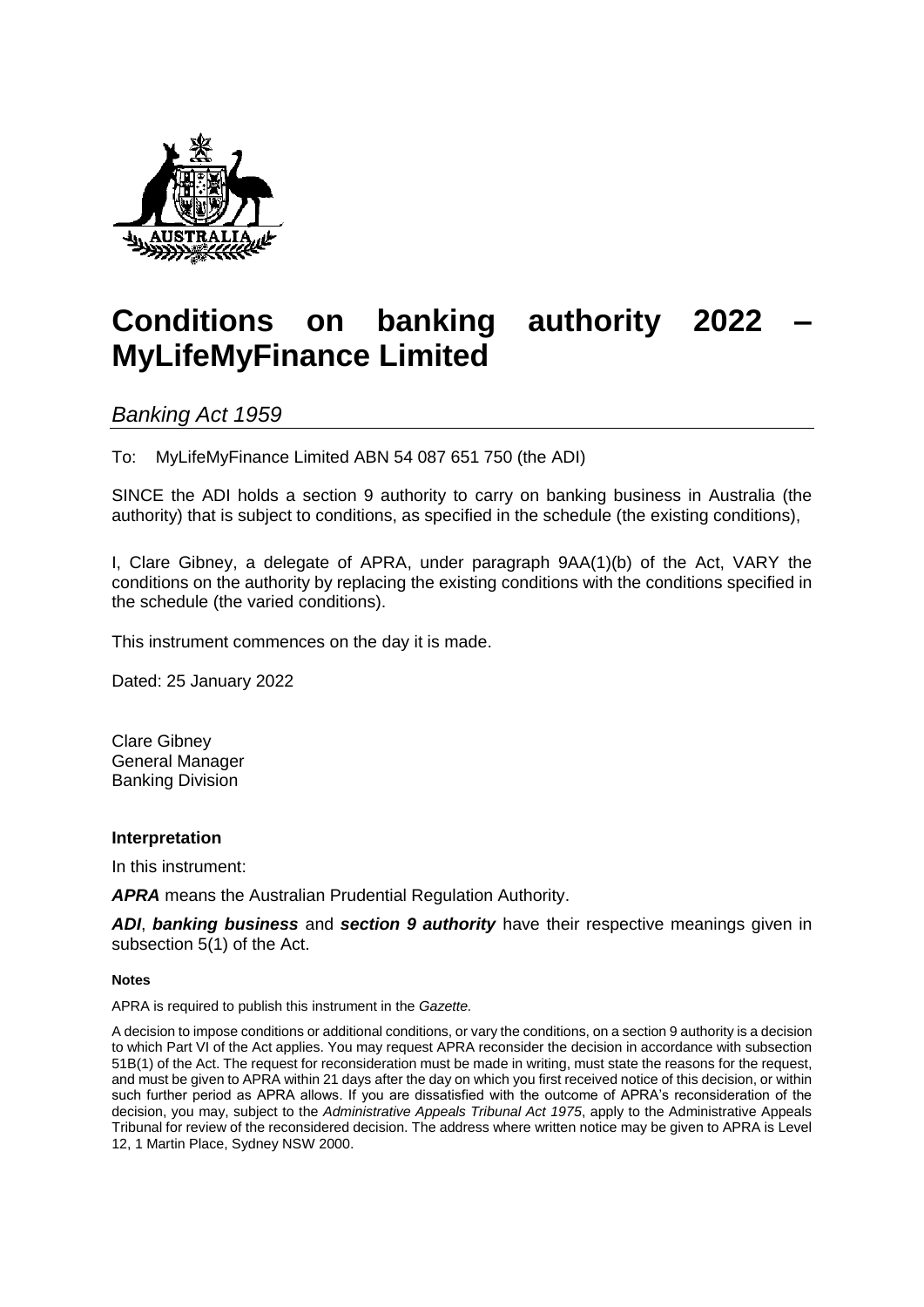## **Schedule – the existing conditions**

- 1. The ADI must consult with APRA prior to commencing any new line of business (on- or off-balance sheet).
- 2. From 1 February 2022, the Board of the ADI must have at least two independent directors who are not also directors of any other company in the Challenger group.
- 3. From 1 February 2022, the Board Risk Committee and the Board Audit Committee of the ADI must each have at least one independent director who is not also a director of any other company in the Challenger group.
- 4. The ADI must maintain a first line credit underwriting function located within the ADI at all times.
- 5. From 1 November 2021, the ADI must maintain a second line credit risk function located within the ADI at all times.
- 6. The funds and other assets of the ADI and its subsidiaries must not be used to directly or indirectly fund, or provide security for, the purchase of financial products issued or underwritten by a member of the Challenger group that is not a subsidiary of the ADI except with the written agreement of APRA.
- 7. The ADI may outsource its treasury management functions to CIP Asset Management (part of Challenger Limited) only to the extent that the functions are already outsourced as at the commencement of this instrument and provided that the value of the total assets of the ADI does not exceed \$1 billion.

### **Interpretation**

In this schedule:

*Challenger group* means Challenger Limited ABN 85 106 842 371 and its subsidiaries (within the meaning of section 50 of the *Corporations Act 2001*).

*total assets* means the total assets worked out in accordance with the method for calculating total assets under *Reporting Standard ARS 320.0* as in force from time to time and, if *Reporting Standard ARS 320.0* is replaced by a different Reporting Standard, that Reporting Standard as in force from time to time.